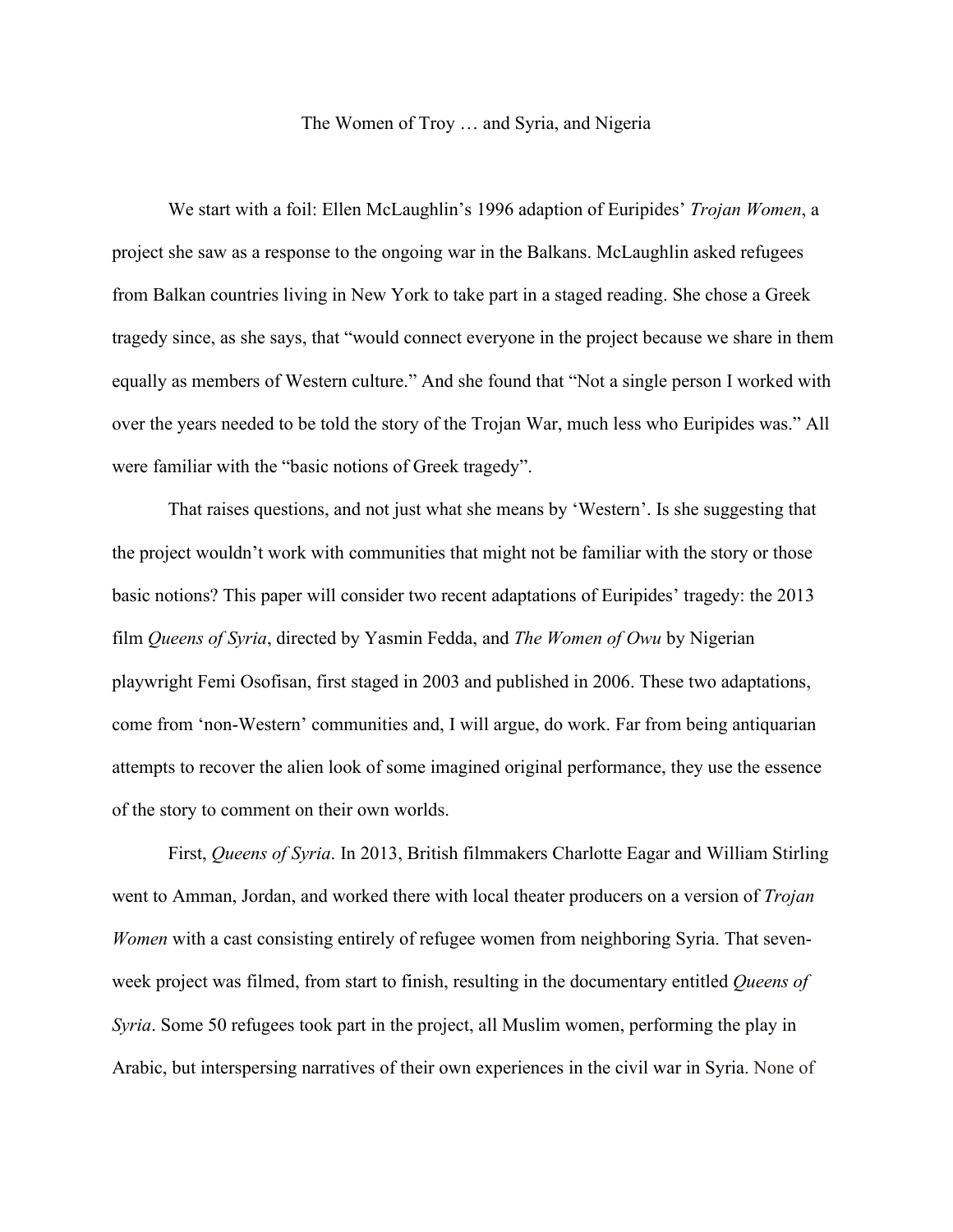the participants had any prior familiarity with Greek tragedy or the Trojan War. That context was imported, brought in by the British filmmaker/classicists. The women speak individually of the violence they have suffered and witnessed, at the hands of the Assad regime as well as the militias: husbands, fathers, and sons murdered; their cities in flames; their own futures uncertain. As one woman says to the camera: "This is real ... it's not just in Troy. This has happened for real. It has happened to us." The play allowed these refugees a chance to address their own fears and anxieties at least in part through the distant filter of Euripides and the Trojan War.

Osofisan's *Women of Owu* follows Euripides more closely in terms of characters, the order of scenes, and even specific language. But all is translated into the early 19<sup>th</sup> century, into the land of the Yoruba, in the southwest of what is now known as Nigeria. Owu, Osofisan explains, was attacked and utterly destroyed by an army made up of forces from three other Yoruba kingdoms. "They slaughtered all the males, adult and children, and carried away the females into slavery." Osofisan comments that it was quite logical, then, to make the connection to Euripides' play.

But where is the logic in returning to a literary model that was forced on him and his countrymen by colonial forces, forces that had been gone from the country (politically at least) for some 40 years? While some might point to the clear anti-colonial sentiment in the play, and find here an example of canonical counter-discourse, the emphasis in this play, and the primary blame for the destruction of Owu falls not on the non-Africans, but on the Yoruba people themselves. The suggestion here, made explicit in the commentaries of Osofisan and his contemporaries, is that it is time to stop the focus on colonizers, and to look within Africa for solutions. Yes, the disparate tribes were all thrown together by the British, with disastrous